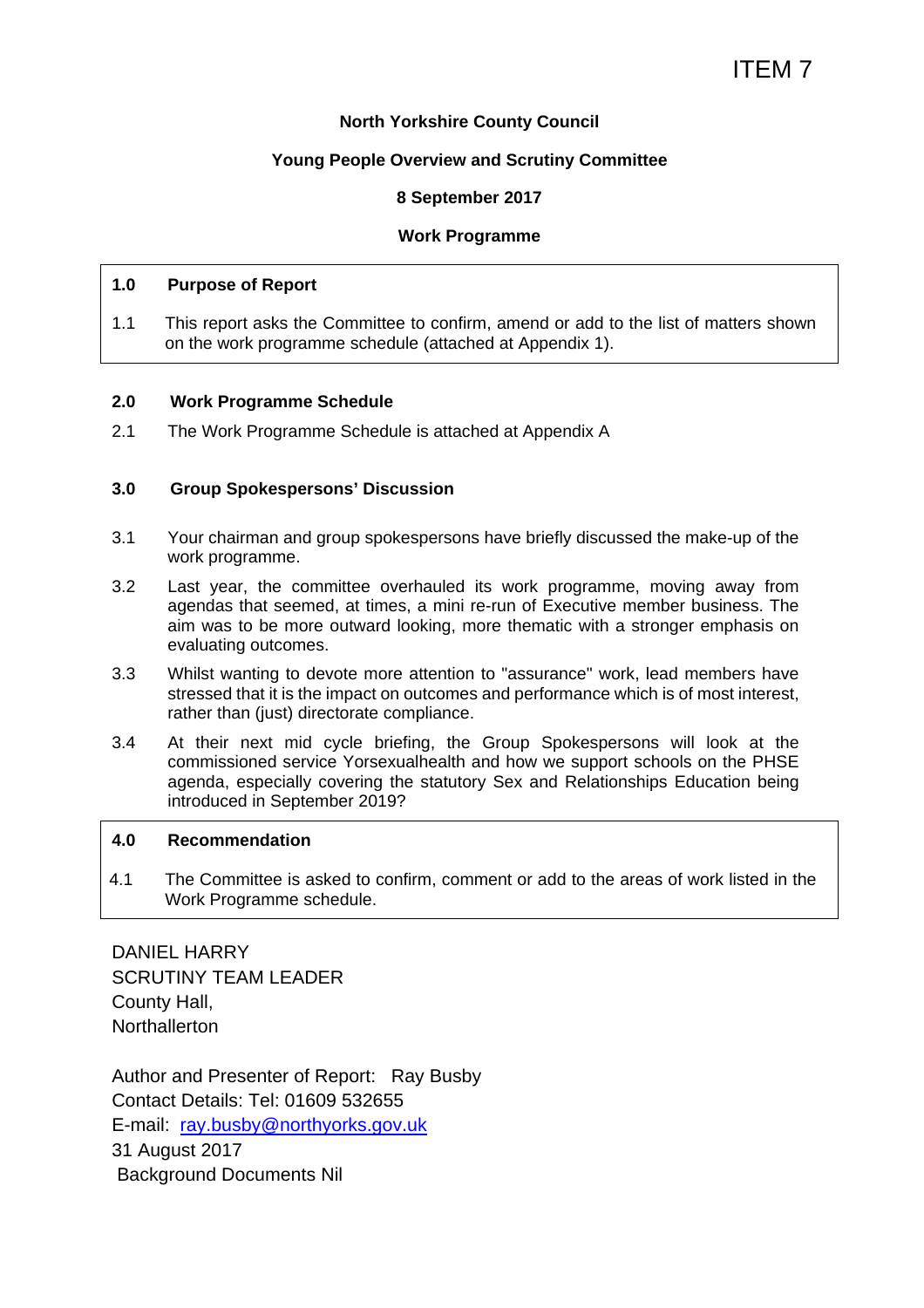# YOUNG PEOPLES OVERVIEW AND SCRUTINY COMMITTEE

# **Scope**

The Council's corporate organisation and structure, resource allocation, asset management, procurement policy, people strategy, equality & diversity, performance management, communication and access to services.

Partnership working, community development, community engagement, community strategies and community safety. This Committee shall be the Crime & Disorder Committee for the purposes of Part 3 of the Police and Justice Act 2006.

## **Meeting Details**

| Friday, 8 September 2017 at 10.30am |                                                    |
|-------------------------------------|----------------------------------------------------|
|                                     | Friday 8 December 2017 at 10.30am                  |
|                                     | Friday 9 March 2018 at 10.30am                     |
|                                     |                                                    |
| Mid Cycle Briefing                  | Friday 20 October 2017 at 10.30am TO BE REARRANGED |
|                                     | Friday 19 January 2018 at 10.30am                  |
|                                     |                                                    |

### **Programme**

| Friday 8 September 2017        |                                                                                                                                         |                                                                                                                                                                                                   |                    |  |
|--------------------------------|-----------------------------------------------------------------------------------------------------------------------------------------|---------------------------------------------------------------------------------------------------------------------------------------------------------------------------------------------------|--------------------|--|
| <b>SUBJECT</b>                 | AIMS/PURPOSE                                                                                                                            | <b>COMMENTS</b>                                                                                                                                                                                   | <b>LEAD</b>        |  |
| Safeguarding                   | Chairman of Childrens Safeguarding Board<br>presents Annual report. Dialogue about<br>commitment of partners to Safeguarding<br>agenda. | Part of a wider consideration of<br>safeguarding.                                                                                                                                                 | <b>Nick Frost</b>  |  |
| <b>Alcohol Strategy Update</b> | An update on s the three priority areas<br>underpinning the alcohol strategy                                                            | Report to include the main<br>developments against these<br>outcome areas, and the impact of<br>increased investment in the<br>alcohol strategy including new<br>investment in Identification and | Claire<br>Robinson |  |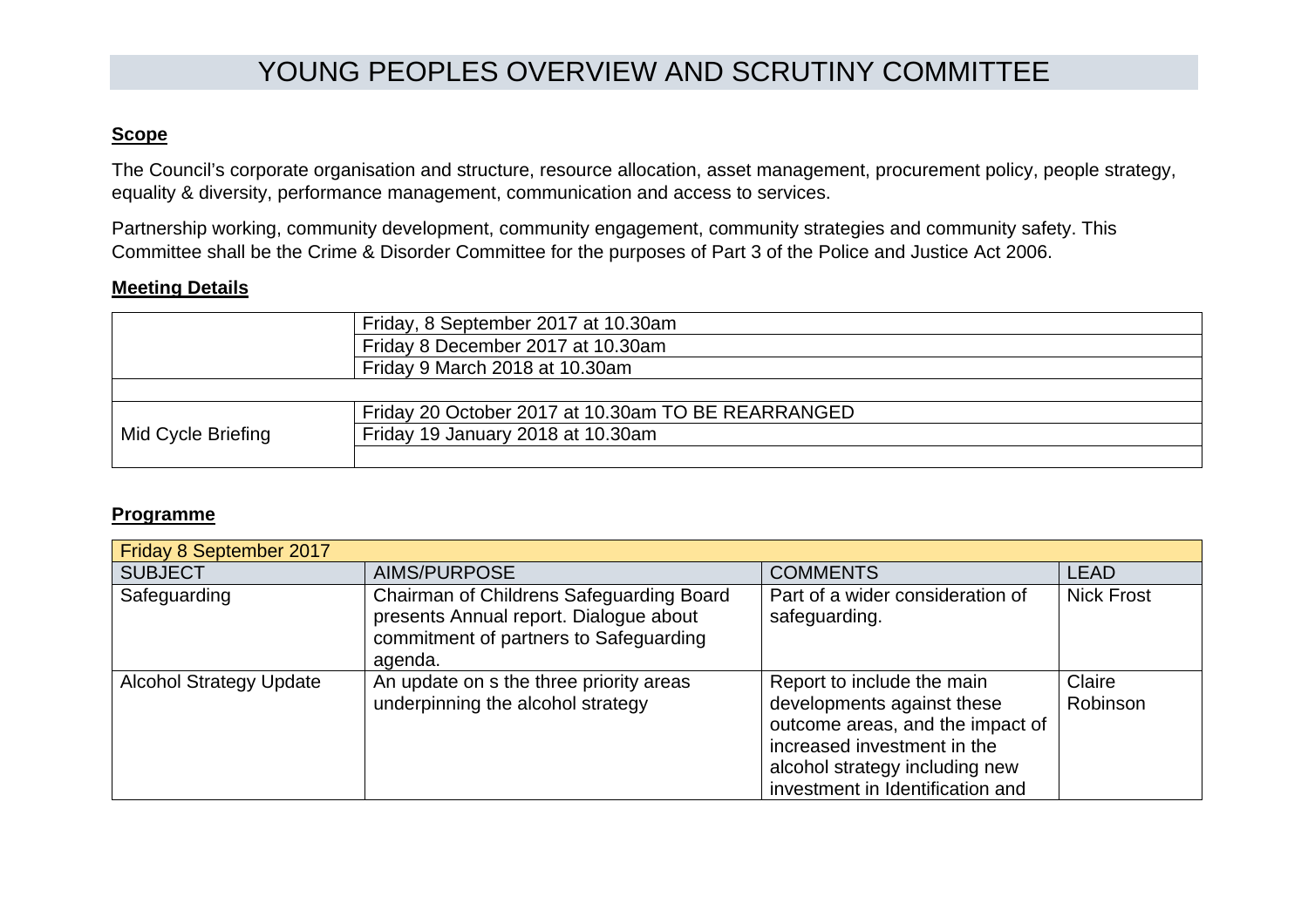|                                                                                               |                                                                                                                                                                                                           | Brief Advice (IBA) to assess<br>changes in people's behaviours<br>and contribute to reducing<br>alcohol-related harms.                                                  |                                             |
|-----------------------------------------------------------------------------------------------|-----------------------------------------------------------------------------------------------------------------------------------------------------------------------------------------------------------|-------------------------------------------------------------------------------------------------------------------------------------------------------------------------|---------------------------------------------|
| Friday 8 December 2017                                                                        |                                                                                                                                                                                                           |                                                                                                                                                                         |                                             |
| Roles and Responsibilities<br>of Parent Governors                                             | The changing role of governors and their<br>responsibilities for performance.                                                                                                                             | What is the picture regarding<br>effective governance and the<br>extent to which schools are<br>transparent and open about their<br>decision making?                    |                                             |
| Place planning. Shaping<br>future education provision                                         | Our projections about need/demand and how<br>the LEA shapes/influences provision. Working<br>with the schools commissioner                                                                                | Possibly linked to admissions<br>analysis and understanding of<br>exclusions                                                                                            |                                             |
| <b>School Admissions - status</b>                                                             | How work under diversified schools<br>governance. Our admission procedures now<br>and how we expect them, and schools and<br>MAT's attitudes to them, to change. How<br>place allocations are made;       | Focus on an account of the<br>customer experience                                                                                                                       | Paul Brennan<br><b>William Burchill</b>     |
| Friday 9 March 2018                                                                           |                                                                                                                                                                                                           |                                                                                                                                                                         |                                             |
| <b>Supporting Underperforming</b><br>Schools - especially those in<br><b>Special Measures</b> | How does the authority address its statutory<br>requirements such as: requiring schools to<br>"enter into arrangements", specified support;<br>appoint additional governors; suspend<br>delegated budget. |                                                                                                                                                                         | Paul Brennan                                |
| <b>Traded Services</b>                                                                        | The status, future and effect on traded<br>services of recent and planned changes in<br>educational provision.                                                                                            | Possibly looking at the range of<br>services being provided, whether<br>"traded" or otherwise, and how<br>the pattern of services are likely<br>to change in the future |                                             |
| <b>Hospital Admissions</b>                                                                    | Especially mental health services support for<br>young people, managing cases in the<br>community. The contribution of inappropriate                                                                      | Possibly then followed up by a<br>series of discussions with key<br>health personnel on causes of                                                                       | Emma<br><b>Thomas</b><br><b>Julie Firth</b> |